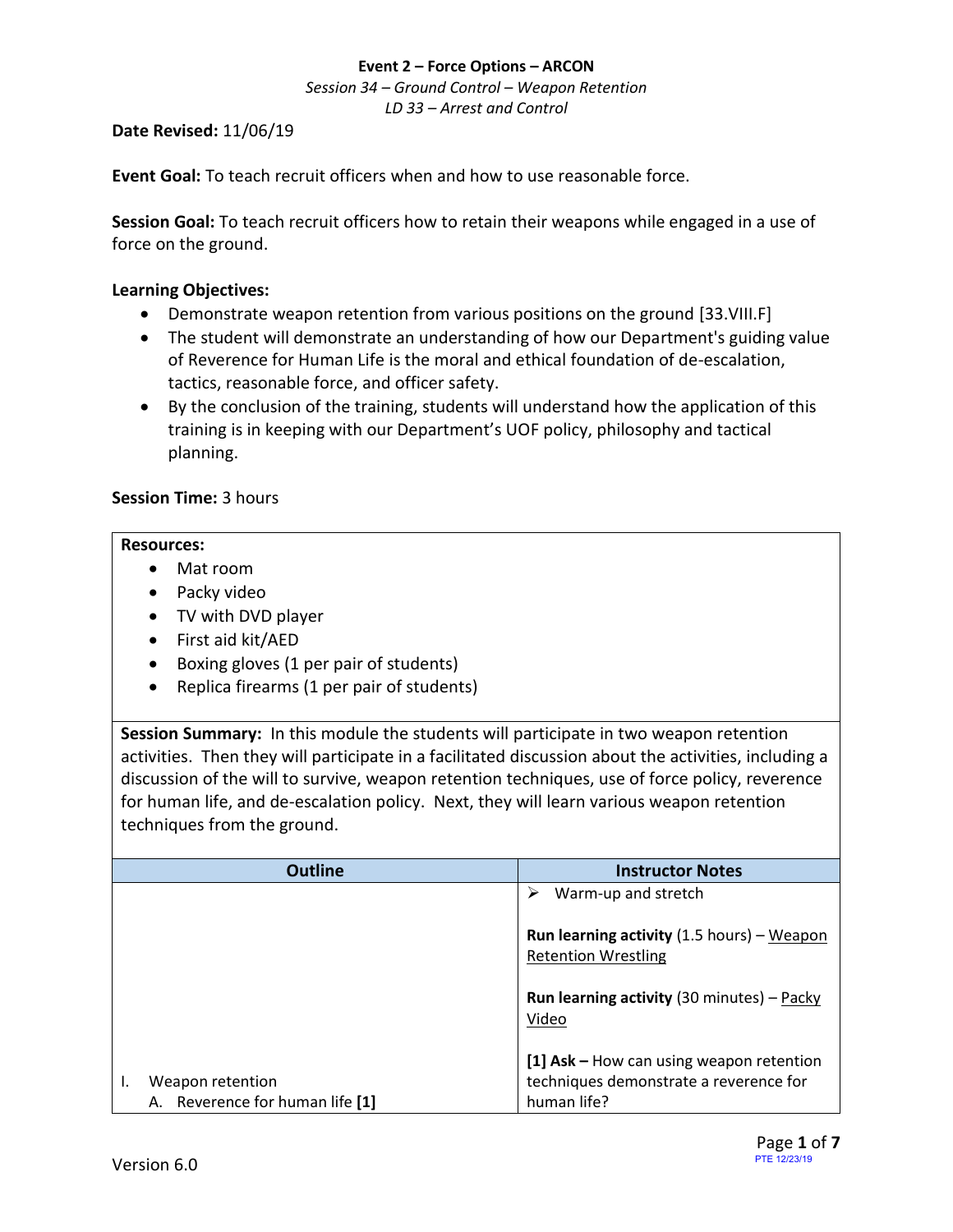*Session 34 – Ground Control – Weapon Retention*

*LD 33 – Arrest and Control*

<span id="page-1-0"></span>

|    |    | LD 33 – Arrest and Control                     |                                               |
|----|----|------------------------------------------------|-----------------------------------------------|
|    | 1. | Guiding principle in any use of force          |                                               |
|    |    | situation                                      |                                               |
|    | 2. | It is both moral and ethical to place the      |                                               |
|    |    | highest value on human life                    |                                               |
|    | 3. | Not policy, but a philosophy for how to        |                                               |
|    |    | approach police work                           |                                               |
|    | 4. | Consistent with the department's mission,      |                                               |
|    |    | vision, and values                             |                                               |
|    | 5. | Helps build public trust                       |                                               |
|    | 6. | Using tactical de-escalation techniques and    |                                               |
|    |    | reasonable force demonstrates this             |                                               |
|    |    | principle                                      | [2] Ask - What is the department policy on    |
|    |    | B. Tactical de-escalation policy [2]           | attempting to de-escalate prior to using      |
|    | 1. | Officers shall attempt to control an incident  | force?                                        |
|    | 2. | By using time, distance, communications,       |                                               |
|    |    | and available resources                        |                                               |
|    |    | 3. To de-escalate the situation                | [3] Demonstrate and drill - Figure 4          |
|    |    | 4. Whenever it is safe and reasonable to do so | weapon retention                              |
| C. |    | Figure 4 weapon retention [3][33.VIII.F]       | Demonstrate<br>$\bullet$                      |
|    |    | 1. Key points                                  | Break down key points and common<br>$\bullet$ |
|    |    | Grab the suspect's wrist with your<br>а.       | mistakes                                      |
|    |    | primary hand                                   | Drill step by step<br>$\bullet$               |
|    |    | Ride up with the suspect and post your<br>b.   | Start slow, one step at a time<br>$\circ$     |
|    |    | elbow/forearm on the ground                    | (6-8 reps per step)                           |
|    |    | Keep your primary arm at a 90* angle<br>c.     | Combine steps until the<br>$\circ$            |
|    |    | Slightly shrimp your hips out towards<br>d.    | students are fluid in their                   |
|    |    | the support side                               | technique                                     |
|    |    | Reach high over the shoulder and<br>e.         | Allow students to practice on<br>$\circ$      |
|    |    | under the suspect's armpit                     | their own with increasing                     |
|    |    | Secure your own wrist and scoot your<br>f.     | speed (8-10 reps per side)                    |
|    |    | hips back in                                   |                                               |
|    |    | Drive your shoulders to the ground<br>g.       | [4] Demonstrate and drill - Safe draw         |
|    |    | Maintain a 90* bend in suspect's arm<br>h.     | Demonstrate                                   |
|    |    | Bite the back with your top leg<br>i.          | Break down key points and common<br>$\bullet$ |
|    |    | Hip/shoulder walk until you are<br>j.          | mistakes                                      |
|    |    | perpendicular to the suspect                   | Drill step by step                            |
|    |    | Pinch your support side elbow tight to<br>k.   | Start slow, one step at a time<br>$\circ$     |
|    |    | your ribcage                                   | (6-8 reps per step)                           |
|    |    | Drive the wrist the direction of the<br>I.     | Combine steps until the<br>$\circ$            |
|    |    | suspect's head                                 | students are fluid in their                   |
|    |    | m. The figure 4 can also be applied from       | technique                                     |
|    |    | the mount or side control                      | Allow students to practice on<br>$\circ$      |
|    | 2. | Common mistakes                                | their own with increasing                     |
|    |    | Allowing the suspect's arm to<br>а.            | speed (8-10 reps per side)                    |
|    |    | straighten                                     |                                               |
|    |    | Staying parallel to the suspect<br>b.          |                                               |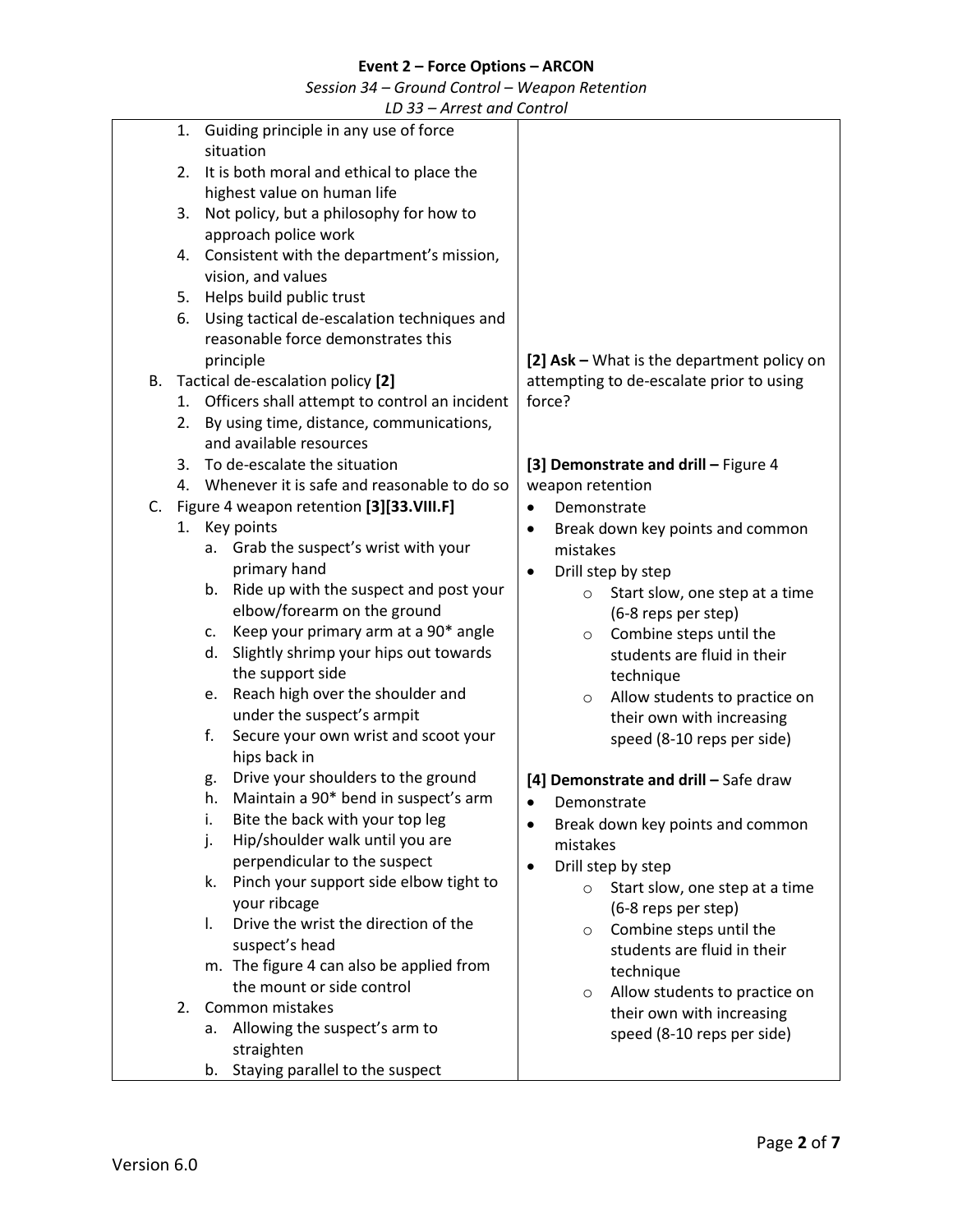*Session 34 – Ground Control – Weapon Retention*

*LD 33 – Arrest and Control*

<span id="page-2-0"></span>

| c.                    | Failing to trap the suspect's leg or bite |  |
|-----------------------|-------------------------------------------|--|
|                       | the back with the top leg                 |  |
| D. Safe draw [4]      |                                           |  |
|                       | 1. Key points                             |  |
|                       | a. Uncross your legs and create an angle  |  |
|                       | towards your gun side                     |  |
|                       | b. Use your primary arm to get a deep     |  |
|                       | underhook on the suspect's arm            |  |
| c.                    | Bring your head to the underhooking       |  |
|                       | hand                                      |  |
|                       | d. Grab the back of your head             |  |
|                       | e. Leverage the arm off your gun by       |  |
|                       | straightening your body                   |  |
| f.                    | Align your head with the suspect's        |  |
|                       | head                                      |  |
| g.                    | Scoot onto your side, facing the suspect  |  |
| h.                    | Push the suspect's head with the          |  |
|                       | underhooked hand                          |  |
| i.                    | Cap the elbow with the support side       |  |
|                       | hand                                      |  |
| j.                    | Double cap at the elbow with both         |  |
|                       | hands and apply pressure down             |  |
| k.                    | Draw your weapon and use deadly           |  |
|                       | force if necessary                        |  |
| Common mistakes<br>2. |                                           |  |
| а.                    | Not breaking the guard and creating an    |  |
|                       | angle for leverage                        |  |
|                       | b. Leaving too much room for the          |  |
|                       | suspect's arm to escape                   |  |
| c.                    | Using strength instead of leverage to     |  |
|                       | pry the suspect's hand off the gun        |  |
|                       |                                           |  |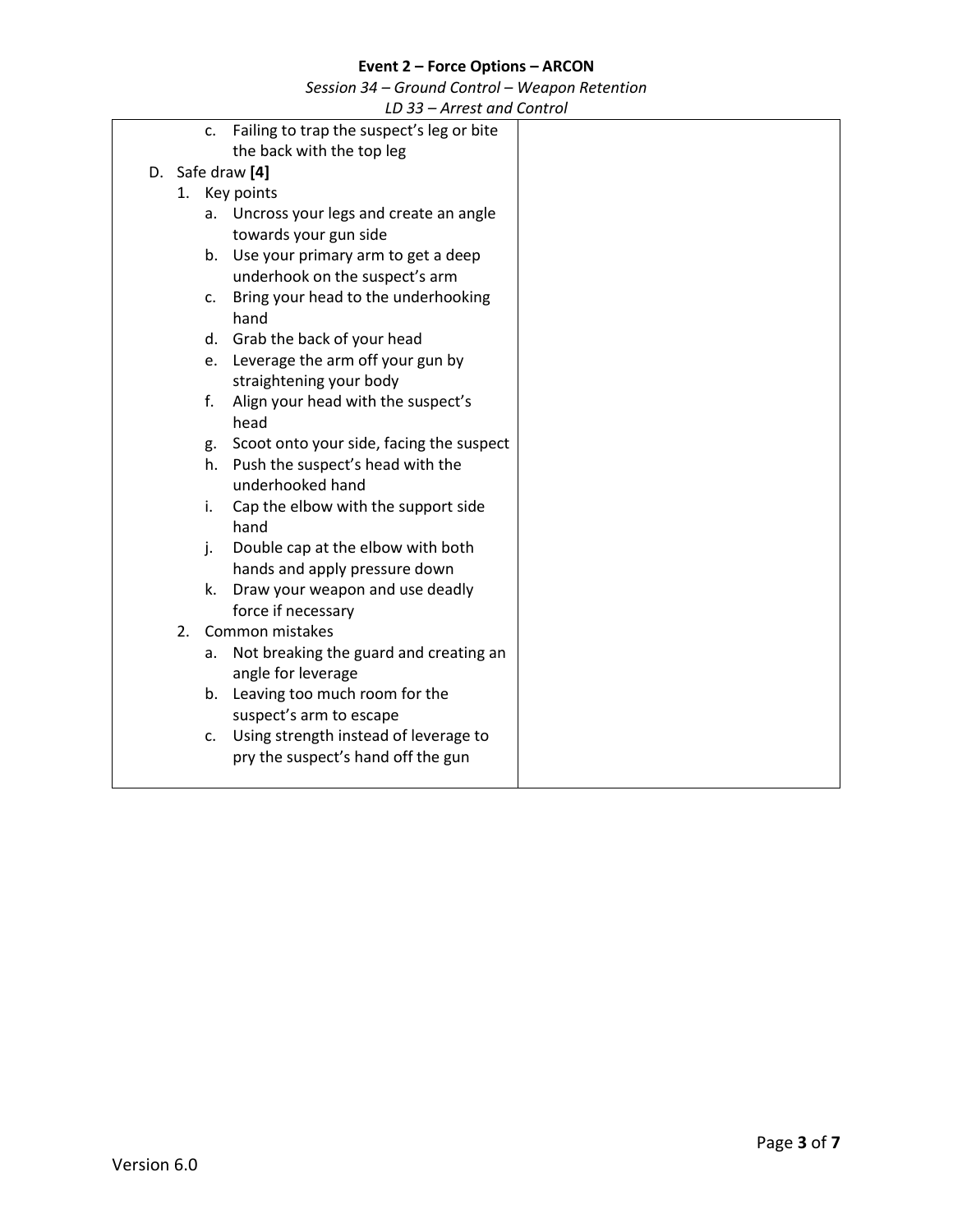## **Event 2 – Force Options – ARCON** *Session 34 – Ground Control – Weapon Retention LD 33 – Arrest and Control* **Learning Activity – Weapon Retention Wrestling**

**Purpose:** To show students the missing pieces of their ground control training with regards to weapon retention, and to increase their awareness of their firearm while engaged in a ground fight. The activity will also serve as a review of the techniques that the students already know, as well as a review of department policy and case law. Finally, this learning activity should motivate officers to train more, stay physically fit, and never be complacent.

**Description:** The students will be given the rules for the scenario, including details on what they can and cannot do during the activity. All students should be wearing appropriate selfdefense attire, including a mouthguard and a Sam Browne with a replica firearm. The instructors should check each student prior to the start of the scenario to ensure that they do not have any live weapons, ammunition, OC spray, batons, or flashlights in their Sam Browne.

The suspect will be briefed separately from the rest of the class. They will be told that their only goal during each scenario is to attempt to gain control of the officer's weapon, point it at the officer, and simulate pulling the trigger. The rest of the students will be briefed separately. Their role in the scenario will be to take the suspect into custody using only ground control techniques. They will be told to react as if they were in a real use of force (while still following the safety rules and guidelines of the scenario). They are instructed to use the totality of their training during the scenario (including simulated broadcasts, verbal communication, technique, etc.)

All students will be told to stay on the ground. No standing is allowed. No punches, joint locks, or any other techniques other than ground control techniques may be used. If either role player is in pain during the scenario, they can tap their partner and the scenario will be stopped immediately. Additionally, the instructors may stop the scenario at any time, for any reason they feel is necessary.

All students that have not yet been through the scenario will wait outside at a predetermined staging location. They will be called in one at a time to complete the activity. Once they have finished, they should then line up on the wall to watch the other students go through the scenario. The suspect may stay in the room the entire time.

One instructor will call the first student to play the role of the officer. The instructor will have the student run stairs for approximately 30 seconds and then sprint to the mat room. Upon arriving at the matroom they will don their Sam Browne including an inert firearm. The instructor will explain to them that they are to simulate a foot pursuit around the mat room, sprinting in a circle. The suspect will be given enough of a head start that the officer is unable to catch them within 30 seconds. After 30 seconds of sprinting, the student will stop and do 10 burpees. The officer will then throw punches and kicks on a heavy bag for 1 minute. After the minute, the officer and the suspect will sit down back to back. When the instructor says "Go!" the student and the suspect will turn around and begin grappling. The suspect will perform his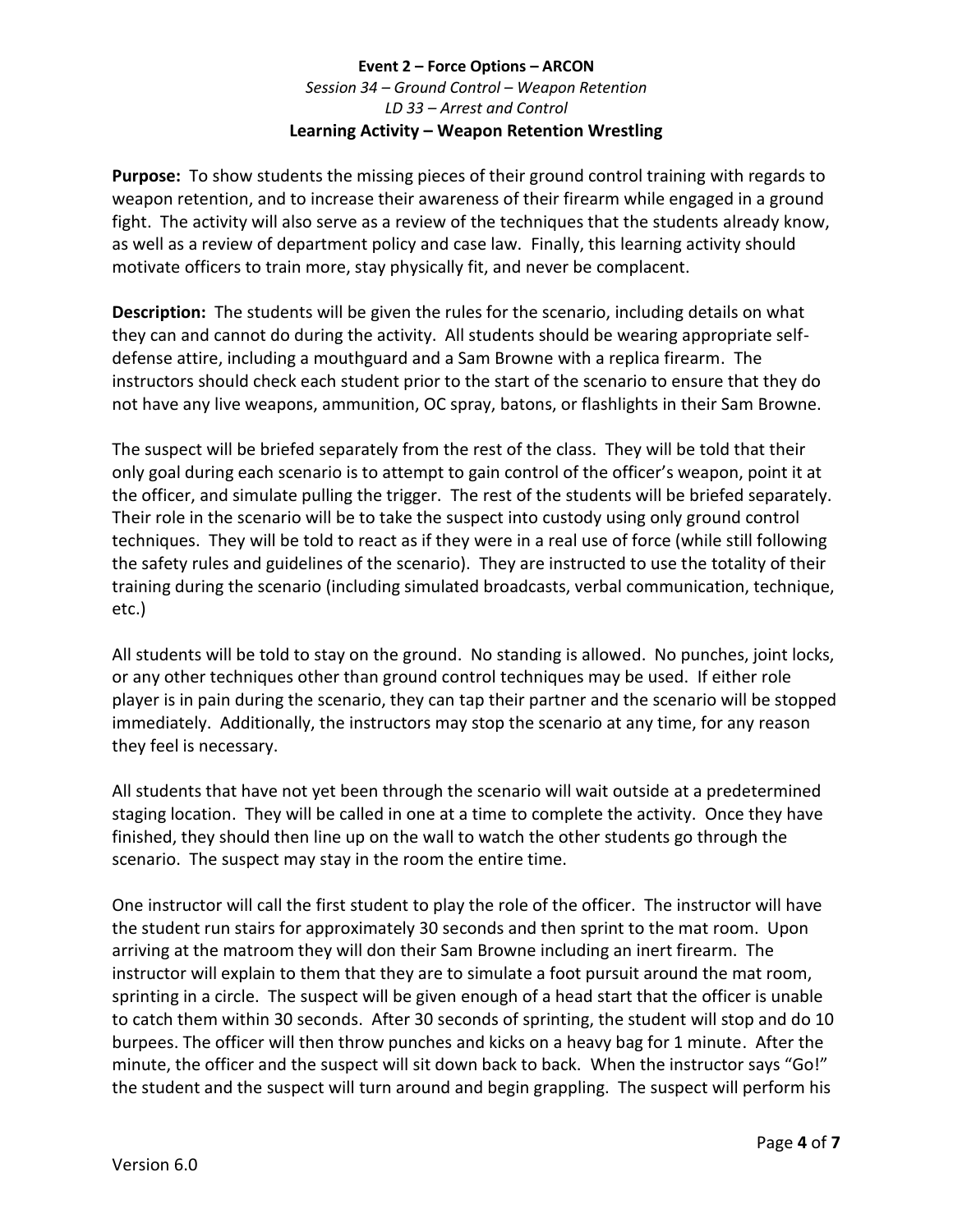# *Session 34 – Ground Control – Weapon Retention LD 33 – Arrest and Control*

duty of attempting to take the officer's firearm. The officer, not knowing that this was the task given to the suspect, will attempt to take the suspect into custody. The instructor will start a timer.

If the suspect can remove the officer's firearm and simulate shooting the officer, the scenario will be stopped immediately. If the officer recognizes the threat, and chooses to draw their firearm and shoot the suspect, the scenario will be stopped immediately. If neither of the above outcomes happen, the scenario will be stopped at two minutes.

Officers will only go through the scenario one time each. One of the instructors should document the outcome of each students' scenario for use in the debrief afterwards. At the end the instructor should know what percentage of the class retained their firearm, what percentage had their firearm taken from them, and what percentage chose to shoot the suspect. This data should be brought out during the debrief.

When all officers have been through the scenario the instructors will lead a 10-minute facilitated debrief of the scenario. The students will be encouraged to give their feedback about the learning activity, and tell the group what their mindset was during the scenario. The instructors will emphasize the importance of reverence for human life, de-escalation, and being aware of your firearm during a ground fight. They should also revisit the department policy and applicable case law to remind the students when they can use deadly force. The students will be challenged to think about what they could have done different, and will be asked to evaluate if what they did was within policy and the law.

Facilitated debrief questions:

- How do weapon retention techniques demonstrate a reverence for human life?
- How does knowing weapon retention techniques help you de-escalate a situation?
- Why is it important to be aware of your firearm?
- What are the dangers of not knowing effective weapon retention techniques?
- Why did so many students lose control of their firearm?
- When did you notice that the suspect was attempting to disarm you?
- What are some preventative measures that you can take to ensure that you always retain your firearm during a use of force?
- When can you use deadly force against a suspect?

# **Resources Needed:**

- Mat room
- Inert firearm
- First aid kit
- AED

### **Key Learning Points:**

• Be aware of your firearm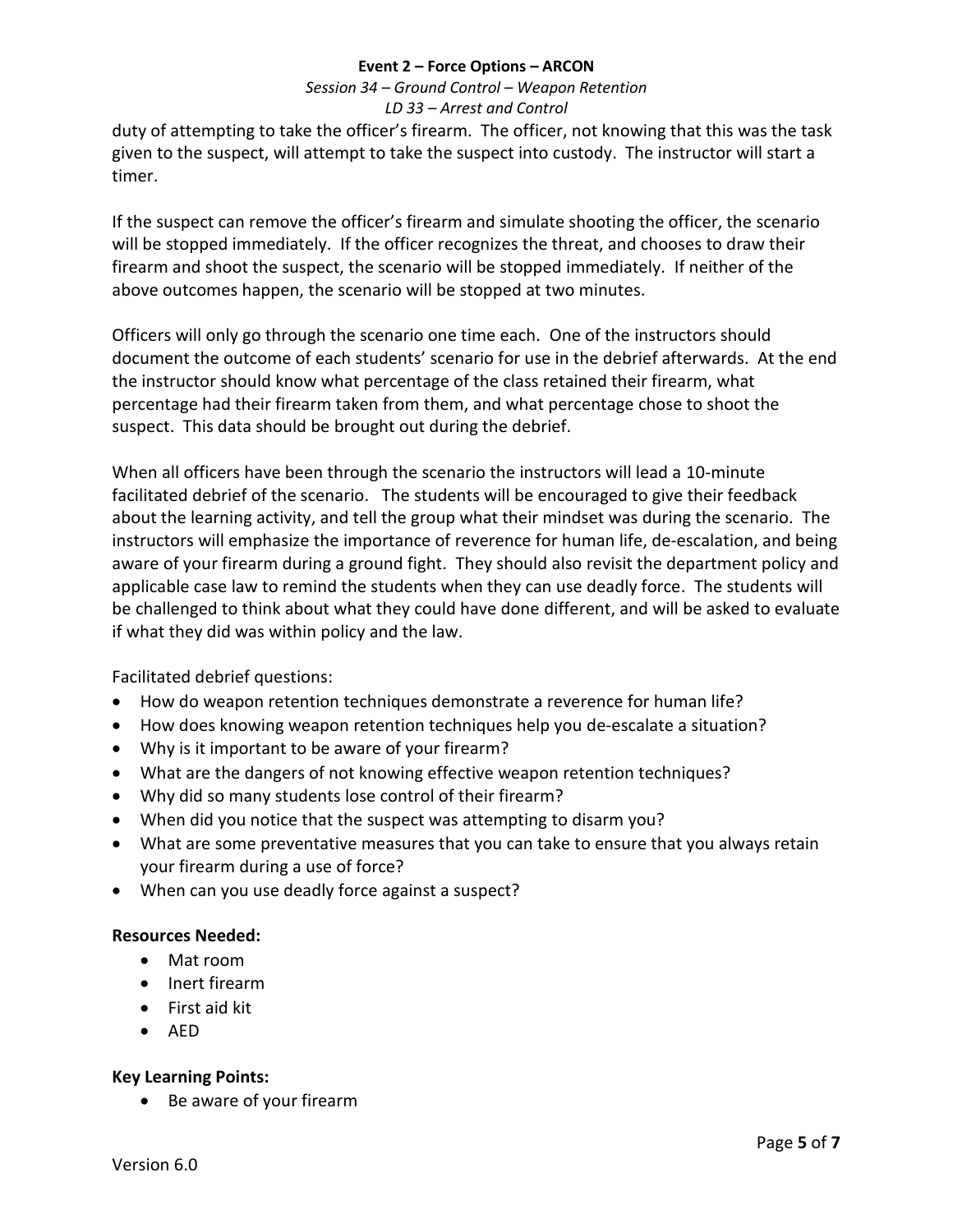*Session 34 – Ground Control – Weapon Retention LD 33 – Arrest and Control*

- Know department policy and the law
- Officers must continue training
- Always be physically fit
- Never be complacent

**Time Required:** 90 minutes